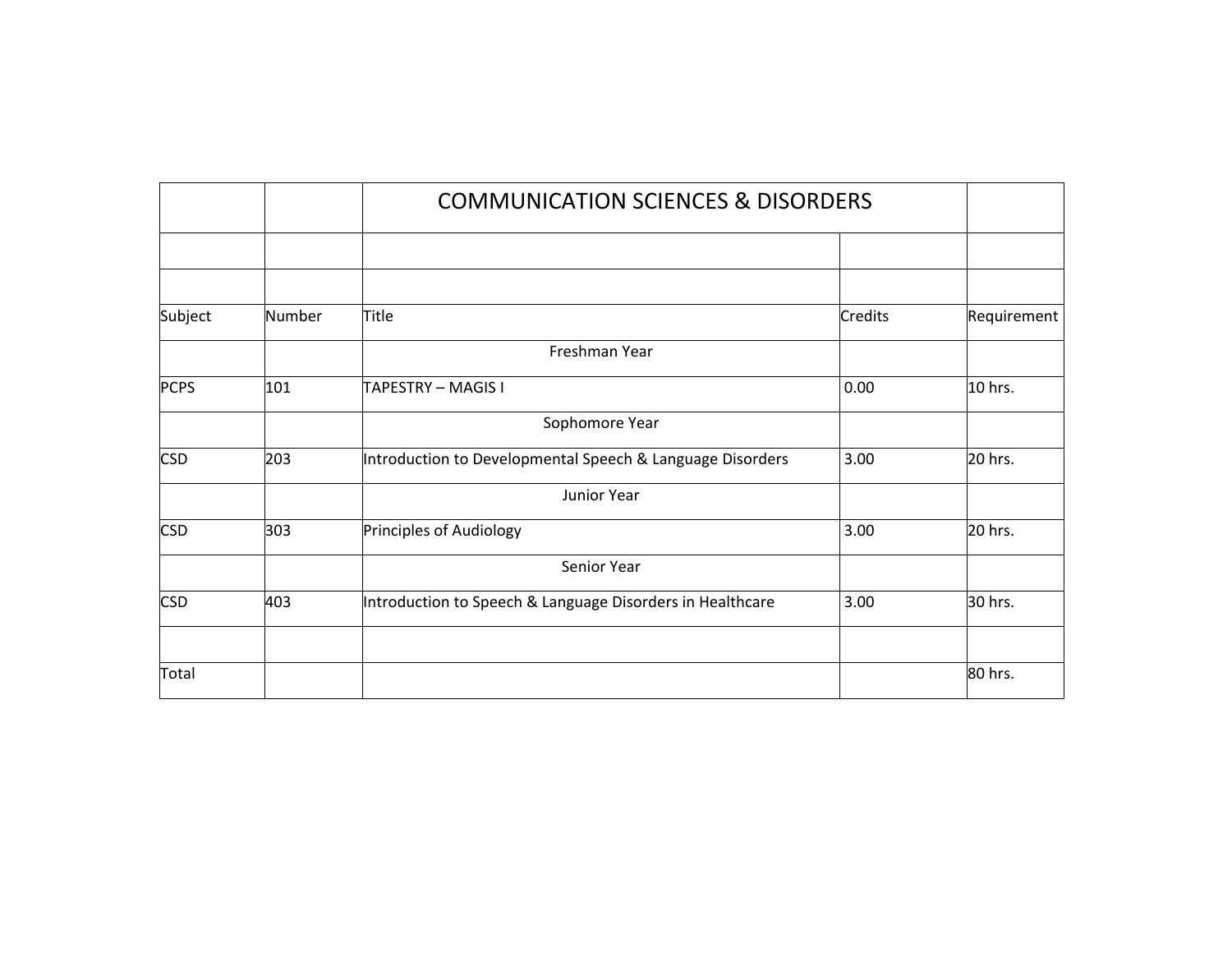|             |        | <b>COUNSELING &amp; HUMAN SERVICES</b> |         |             |
|-------------|--------|----------------------------------------|---------|-------------|
|             |        |                                        |         |             |
|             |        |                                        |         |             |
| Subject     | Number | Title                                  | Credits | Requirement |
|             |        | <b>First Year</b>                      |         |             |
| <b>PCPS</b> | 101    | TAPESTRY - MAGIS I                     | 0.00    | 10 hrs.     |
| <b>CHS</b>  | 112    | Human Service Systems                  | 3.00    | 10 hrs.     |
|             |        | Sophomore Year                         |         |             |
| <b>CHS</b>  | 241    | Case Management/Interviewing           | 3.00    | 20 hrs.     |
|             |        | Junior Year                            |         |             |
| <b>CHS</b>  | 341    | <b>Group Dynamics</b>                  | 3.00    | 10 hrs.     |
| <b>CHS</b>  | 333    | Multiculturalism in Human Services     | 3.00    | 10 hrs.     |
|             |        | Senior Year                            |         |             |
| <b>CHS</b>  | 441    | Crisis Intervention                    | 3.00    | 20 hrs.     |
|             |        |                                        |         |             |
| Total       |        |                                        |         | 80 hrs.     |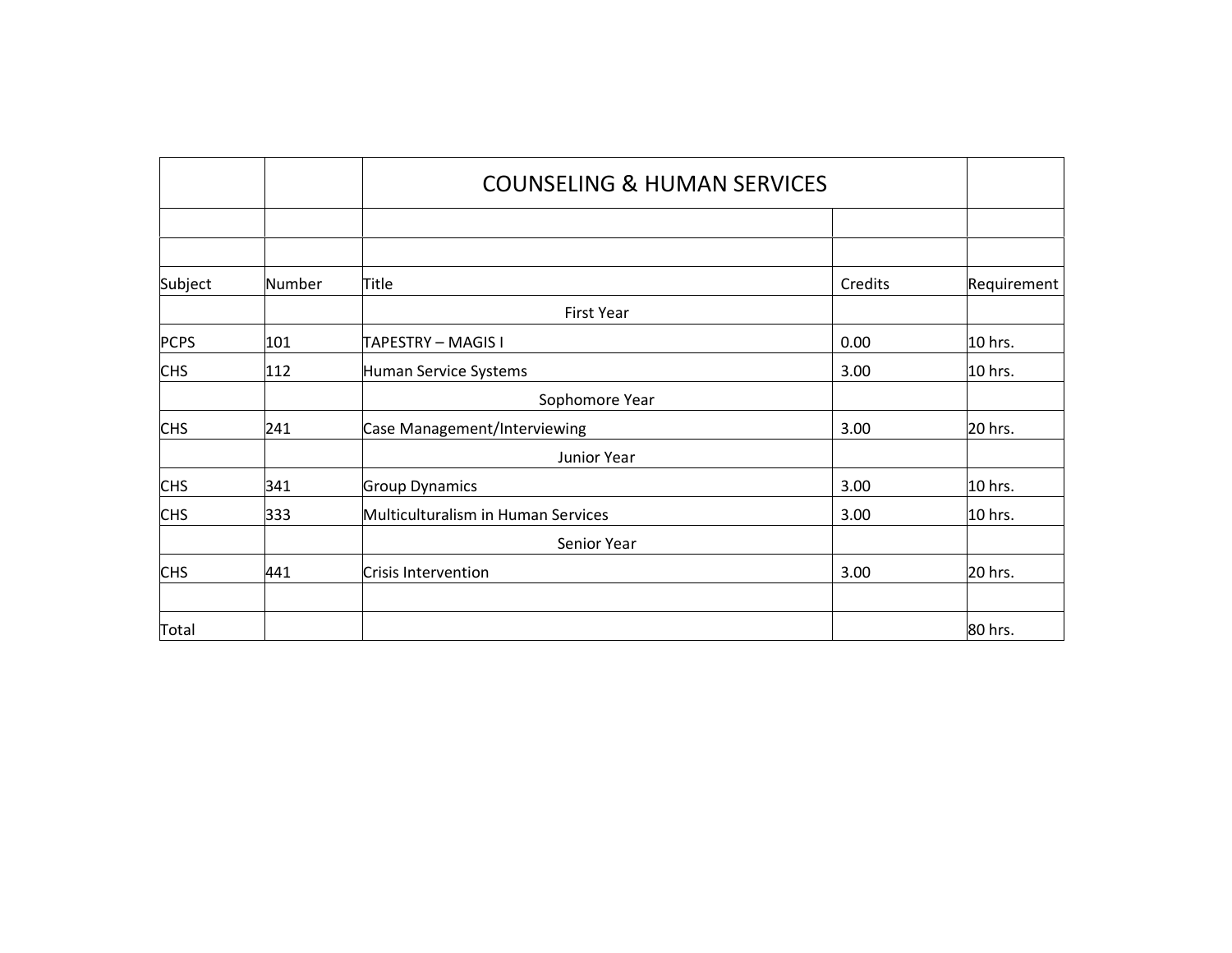|             |        | <b>EARLY AND PRIMARY EDUCATION</b>                          |                |             |
|-------------|--------|-------------------------------------------------------------|----------------|-------------|
|             |        |                                                             |                |             |
|             |        |                                                             |                |             |
| Subject     | Number | Title                                                       | <b>Credits</b> | Requirement |
|             |        | <b>First Year</b>                                           |                |             |
| <b>PCPS</b> | 101    | TAPESTRY - MAGIS I                                          | 0.00           | 10 hrs.     |
|             |        | Sophomore Year                                              |                |             |
| <b>EDUC</b> | 256    | Family, School and Community Relations in a Diverse Society | 3.00           | 15 hrs.     |
|             |        | Junior Year                                                 |                |             |
| <b>EDUC</b> | 357    | Integrated Methods Across Curriculum                        | 3.00           | 15 hrs.     |
|             |        | Senior Year                                                 |                |             |
|             |        | No CBL Requirement in Senior Year                           |                |             |
|             |        |                                                             |                |             |
| Total       |        |                                                             |                | 40 hours    |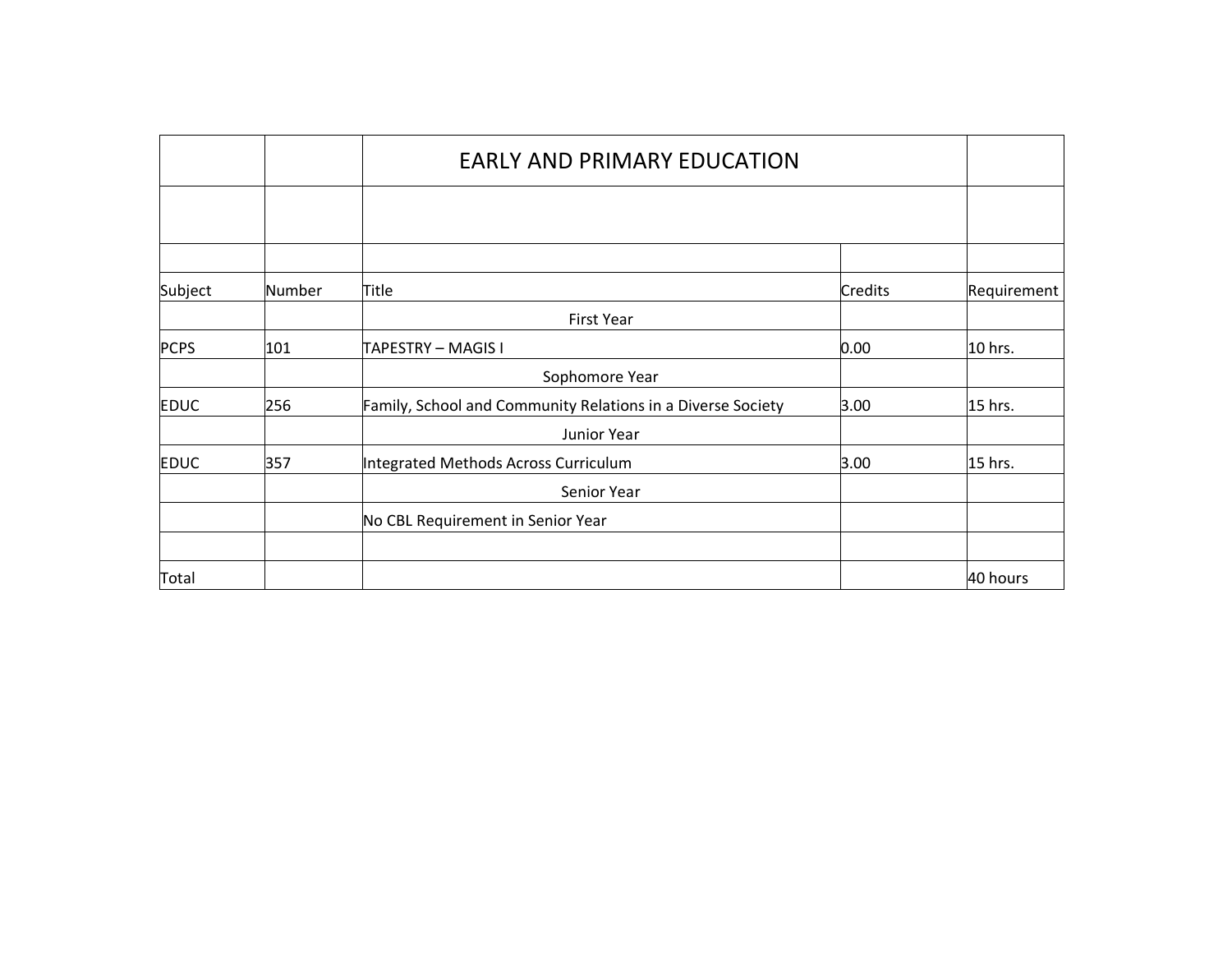|             |        | <b>HEALTH ADMINISTRATION</b>                 |                |             |
|-------------|--------|----------------------------------------------|----------------|-------------|
|             |        |                                              |                |             |
|             |        |                                              |                |             |
| Subject     | Number | Title                                        | <b>Credits</b> | Requirement |
|             |        | <b>First Year</b>                            |                |             |
| <b>PCPS</b> | 101    | TAPESTRY - MAGIS I                           | 0.00           | 10 hrs.     |
|             |        | Sophomore Year                               |                |             |
| <b>HADM</b> | 212    | <b>Health Care Law</b>                       | 3.00           | 20 hrs.     |
|             |        | Junior Year                                  |                |             |
| <b>HADM</b> | 315    | Cultural Diversity and Health Administration | 3.00           | 20 hrs.     |
|             |        | Senior Year                                  |                |             |
| <b>HADM</b> | 441    | <b>Issues in Health Administration</b>       | 3.00           | 30 hrs.     |
|             |        |                                              |                |             |
| Total       |        |                                              |                | 80 hrs.     |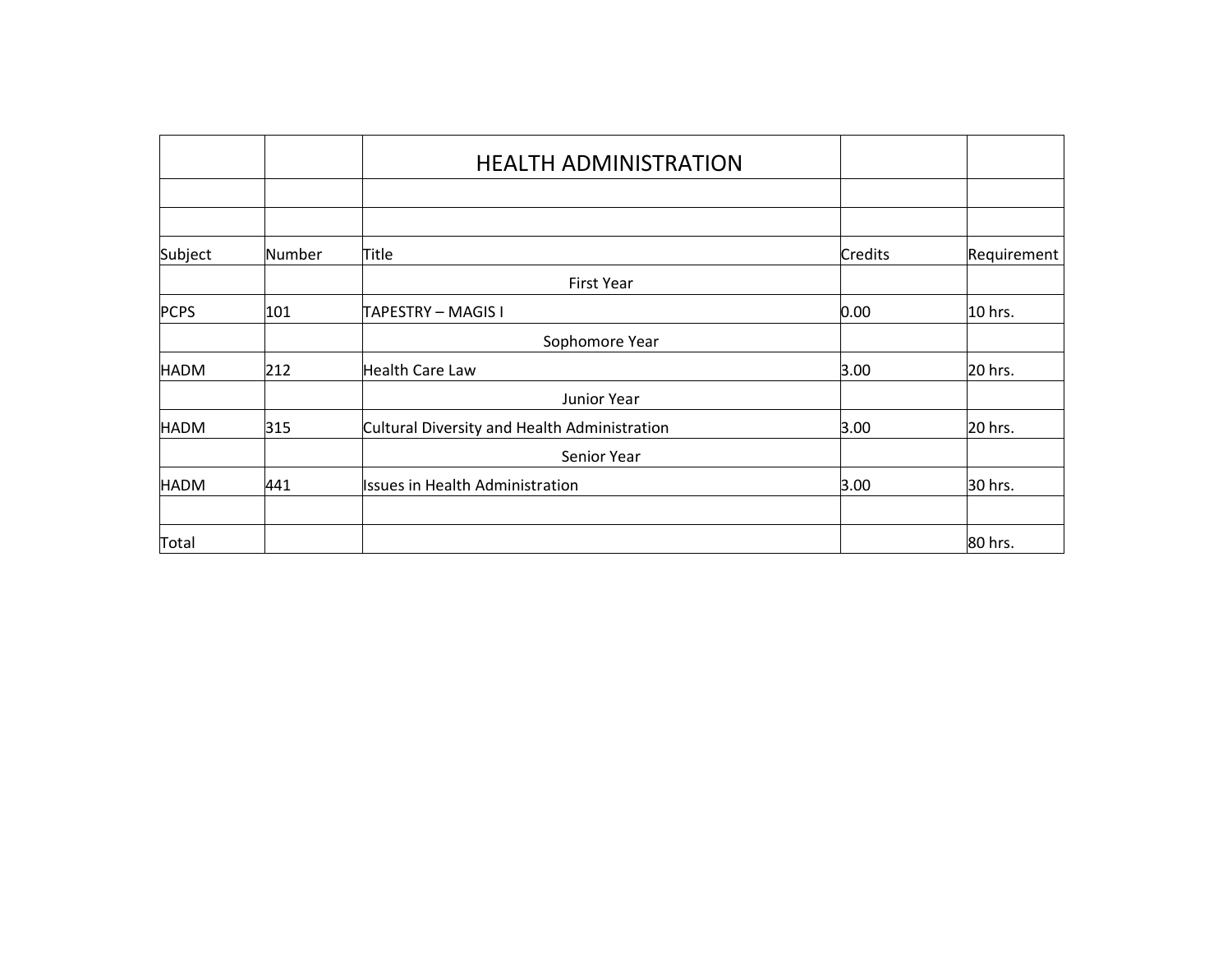|             |        | <b>HEALTH PROMOTION</b>             |         |             |
|-------------|--------|-------------------------------------|---------|-------------|
|             |        |                                     |         |             |
|             |        |                                     |         |             |
| Subject     | Number | Title                               | Credits | Requirement |
|             |        | <b>First Year</b>                   |         |             |
| <b>PCPS</b> | 101    | TAPESTRY - MAGIS I                  | 0.00    | 10 hrs.     |
|             |        | Sophomore Year                      |         |             |
| <b>HPRO</b> | 210    | Introduction to Health Promotion    | 3.00    | 15 hrs.     |
|             |        | Junior Year                         |         |             |
| <b>HPRO</b> | 340    | Advocacy and Health Communication   | 3.00    | 20 hrs.     |
|             |        | Senior Year                         |         |             |
| <b>HPRO</b> | 400    | <b>Health and Wellness Coaching</b> | 3.00    | 20 hrs.     |
|             |        |                                     |         |             |
| Total       |        |                                     |         | 65 hrs.     |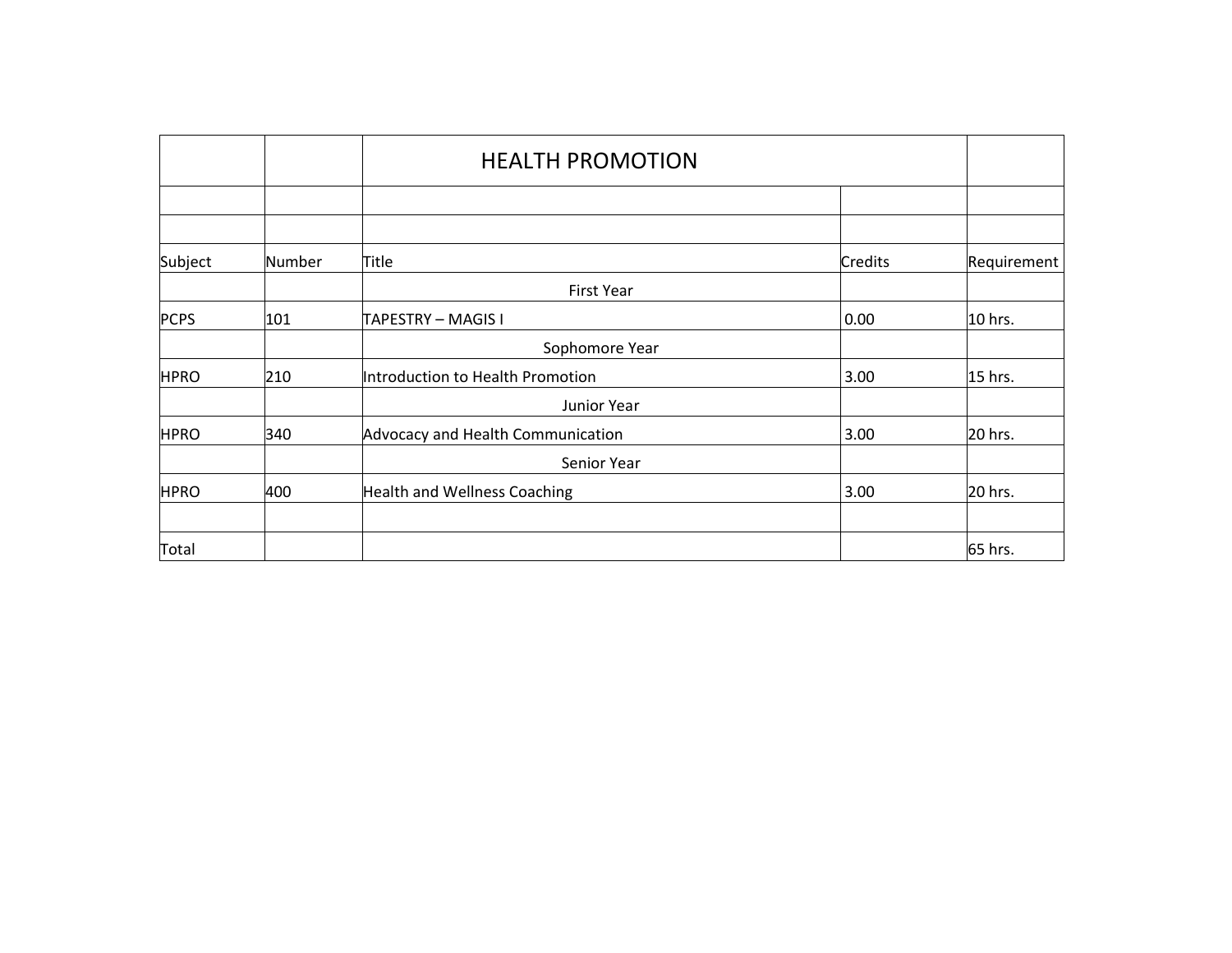|             |        | <b>HUMAN RESOURCES STUDIES</b>          |         |             |
|-------------|--------|-----------------------------------------|---------|-------------|
|             |        |                                         |         |             |
|             |        |                                         |         |             |
|             |        |                                         |         |             |
| Subject     | Number | Title                                   | Credits | Requirement |
|             |        | First Year                              |         |             |
| <b>PCPS</b> | 101    | TAPESTRY - MAGIS I                      | 0.00    | 10 hrs.     |
|             |        | Sophomore Year                          |         |             |
| <b>HRS</b>  | 252    | <b>Workforce Education and Training</b> | 3.00    | 20 hrs.     |
| <b>HRS</b>  | 251    | Performance Appraisal                   | 3.00    | 20 hrs.     |
|             |        | Junior Year                             |         |             |
| <b>HRS</b>  | 351    | Recruitment, Selection & Staffing       | 3.00    | 20 hrs.     |
|             |        | Senior Year                             |         |             |
| <b>HRS</b>  | 490    | Leadership Seminar                      | 3.00    | 10 hrs.     |
|             |        |                                         |         |             |
| Total       |        |                                         |         | 80 hrs.     |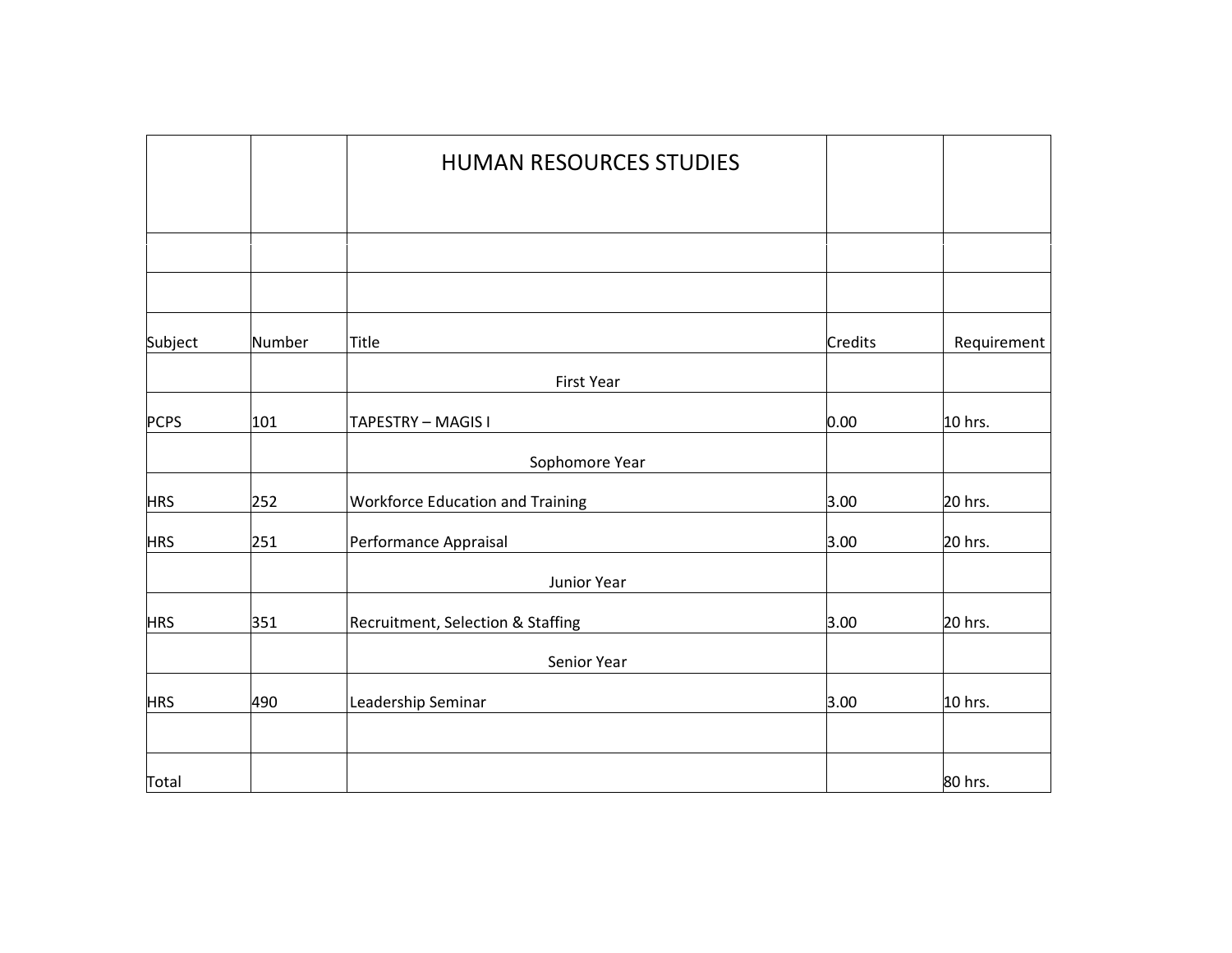|             |        | <b>KINESIOLOGY</b>                                  |         |             |
|-------------|--------|-----------------------------------------------------|---------|-------------|
|             |        |                                                     |         |             |
|             |        |                                                     |         |             |
| Subject     | Number | Title                                               | Credits | Requirement |
|             |        | First Year                                          |         |             |
| <b>PCPS</b> | 101    | TAPESTRY - MAGIS I                                  | 0.00    | 10 hrs.     |
|             |        | Sophomore Year                                      |         |             |
| <b>KNES</b> | 375    | Exercise Testing/Programming for Health Performance | 3.00    | 20 hrs.     |
|             |        | Junior Year                                         |         |             |
| <b>KNES</b> | 360    | Essentials of Strength Training & Conditioning      | 3.00    | 20 hrs.     |
|             |        | Senior Year                                         |         |             |
| <b>KNES</b> | 440    | Advanced Physiology of Sport and Exercise           | 3.00    | 30 hrs.     |
|             |        |                                                     |         |             |
| Total       |        |                                                     |         | 80 hrs.     |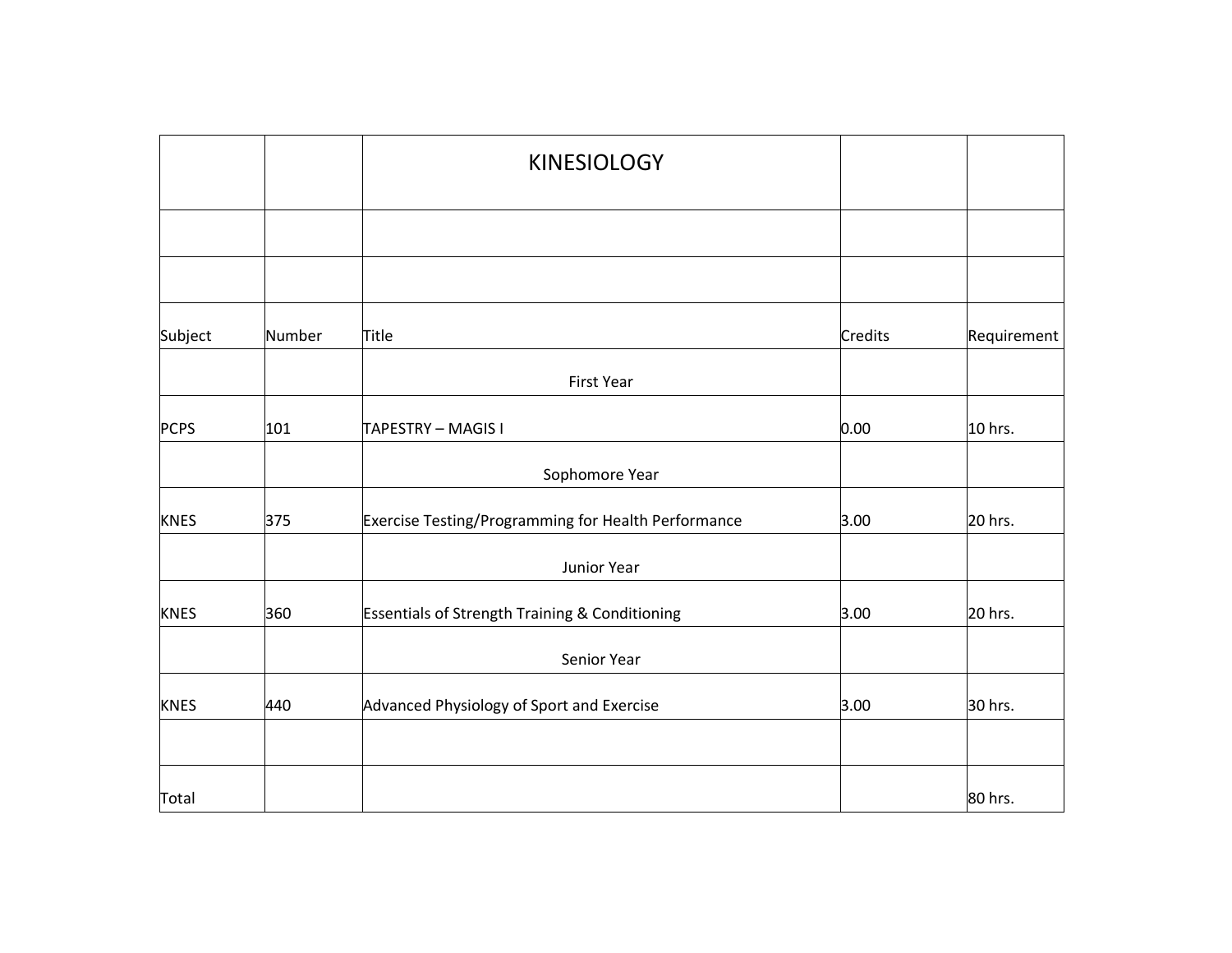|             |            | <b>MIDDLE LEVEL EDUCATION</b>                                         |         |             |
|-------------|------------|-----------------------------------------------------------------------|---------|-------------|
|             |            |                                                                       |         |             |
|             |            |                                                                       |         |             |
| Subject     | Number     | Title                                                                 | Credits | Requirement |
|             |            | <b>First Year</b>                                                     |         |             |
| <b>PCPS</b> | 101        | TAPESTRY – MAGIS I                                                    | 0.00    | 10 hrs.     |
|             |            | Sophomore Year                                                        |         |             |
| <b>EDUC</b> | 246        | Interdisciplinary Assessment, Grades 4-12                             | 3.00    | 10 hrs.     |
|             |            | Junior Year                                                           |         |             |
| <b>EDUC</b> | 314 or 357 | Specific Subject Methods or Integrated Methods Across Curriculum 3.00 |         | 20 hrs.     |
|             |            | Senior Year                                                           |         |             |
|             |            | No CBL Requirement in Senior Year                                     |         |             |
|             |            |                                                                       |         |             |
| Total       |            |                                                                       |         | 40 hrs.     |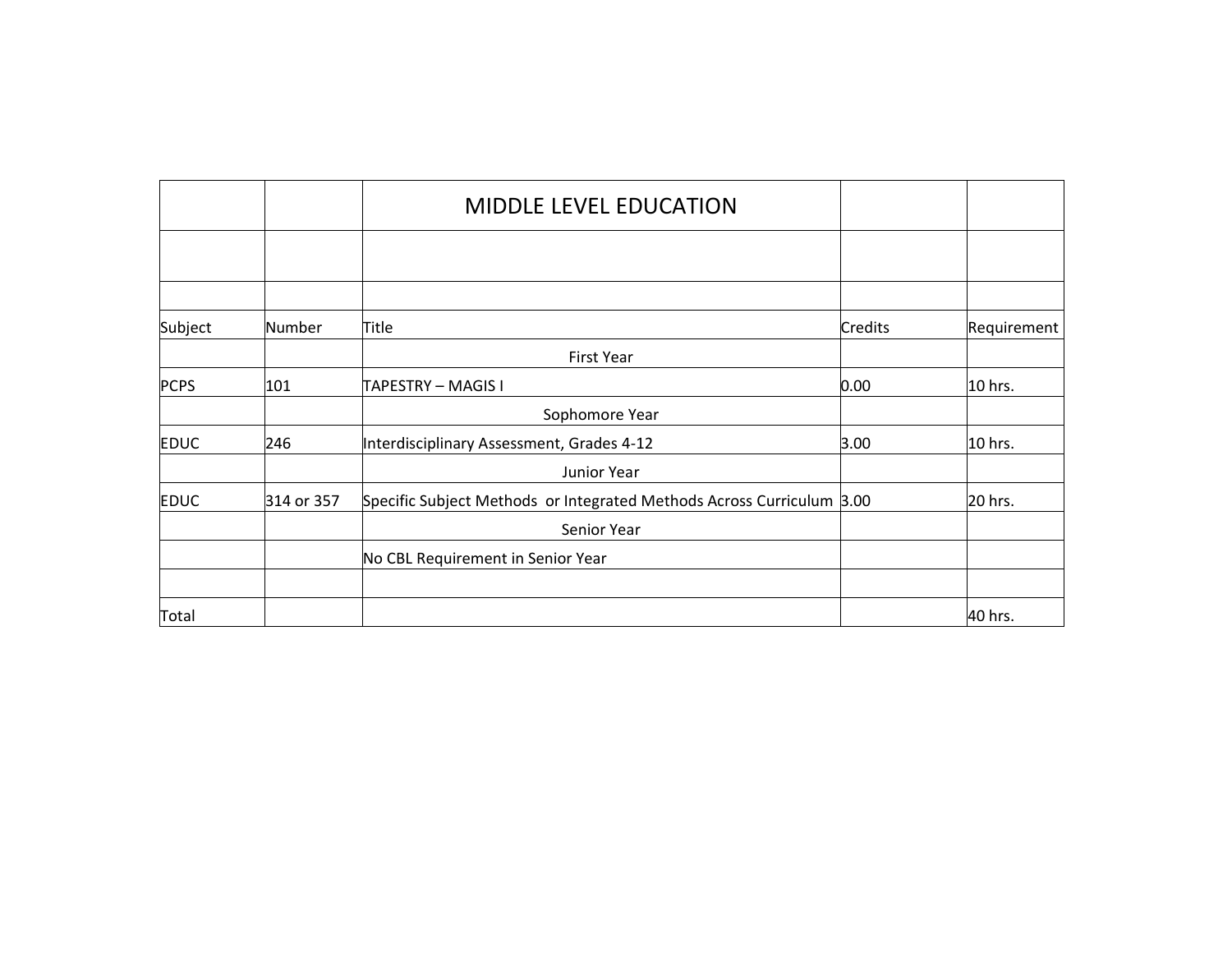|             |        | <b>NURSING</b>                                |                |             |
|-------------|--------|-----------------------------------------------|----------------|-------------|
|             |        |                                               |                |             |
| Subject     | Number | Title                                         | <b>Credits</b> | Requirement |
|             |        | <b>First Year</b>                             |                |             |
| <b>PCPS</b> | 101    | TAPESTRY - MAGIS I                            | 0.00           | 10 hrs.     |
| <b>NURS</b> | 140    | Intro to Nursing Concepts                     | 3.00           | 10 hrs.     |
|             |        | Sophomore Year                                |                |             |
| <b>NURS</b> | 250    | Physical Assessment Relate to Health Patterns | 3.00           | 10 hrs.     |
| <b>NURS</b> | 251    | <b>Fundamentals of Nursing</b>                | 3.00           | 10 hrs.     |
|             |        | Junior Year                                   |                |             |
|             |        | No CBL Requirement in Junior Year             |                |             |
|             |        | Senior Year                                   |                |             |
|             |        | No CBL Requirement in Senior Year             |                |             |
|             |        |                                               |                |             |
| Total       |        |                                               |                | 40 hrs.     |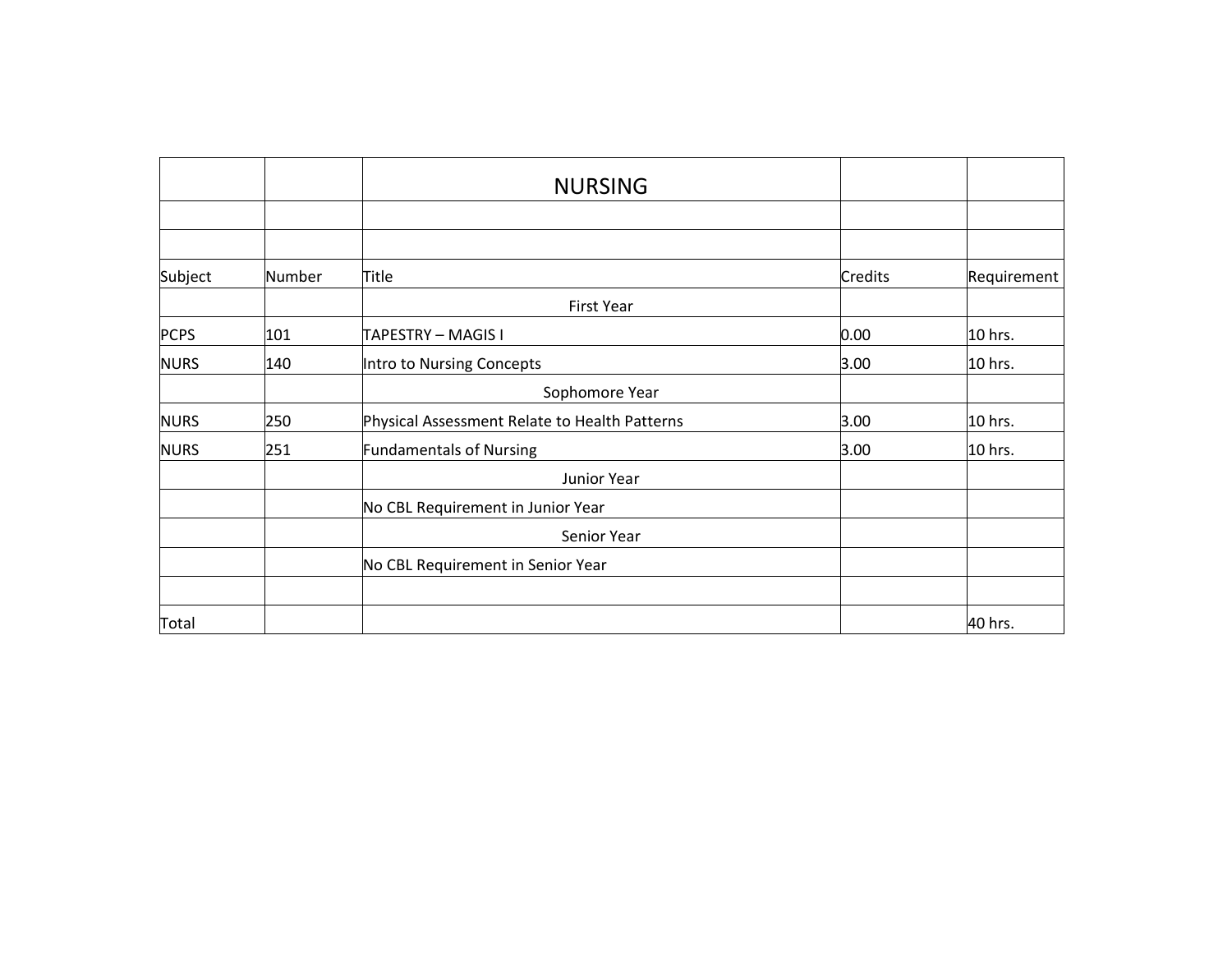|             |        | <b>OCCUPATIONAL THERAPY</b>   |                |             |
|-------------|--------|-------------------------------|----------------|-------------|
|             |        |                               |                |             |
|             |        |                               |                |             |
| Subject     | Number | Title                         | <b>Credits</b> | Requirement |
|             |        | <b>First Year</b>             |                |             |
| <b>PCPS</b> | 101    | TAPESTRY – MAGIS I            | 0.00           | 10 hrs.     |
| <b>OT</b>   | 121    | Occupational Performance      | 3.00           | 10 hrs.     |
|             |        | Sophomore Year                |                |             |
| ЮT          | 230    | Anatomy & Mechanics of Mov't  | 3.00           | 10 hrs.     |
| ЮT          | 231    | Neuroanatomy of Function      | 3.00           | 10 hrs.     |
|             |        | Junior Year                   |                |             |
| OT          | 320    | Children & Youth Practice     | 3.00           | 10 hrs.     |
| <b>OT</b>   | 322    | <b>Mental Health Practice</b> | 3.00           | 10 hrs.     |
|             |        | Senior Year                   |                |             |
| <b>OT</b>   | 460    | Phys Rehab Practice           | 3.00           | 10 hrs.     |
| ЮT          | 461    | Geriatrics Practice           | 3.00           | 10 hrs.     |
| Total       |        |                               |                | 80 hrs.     |